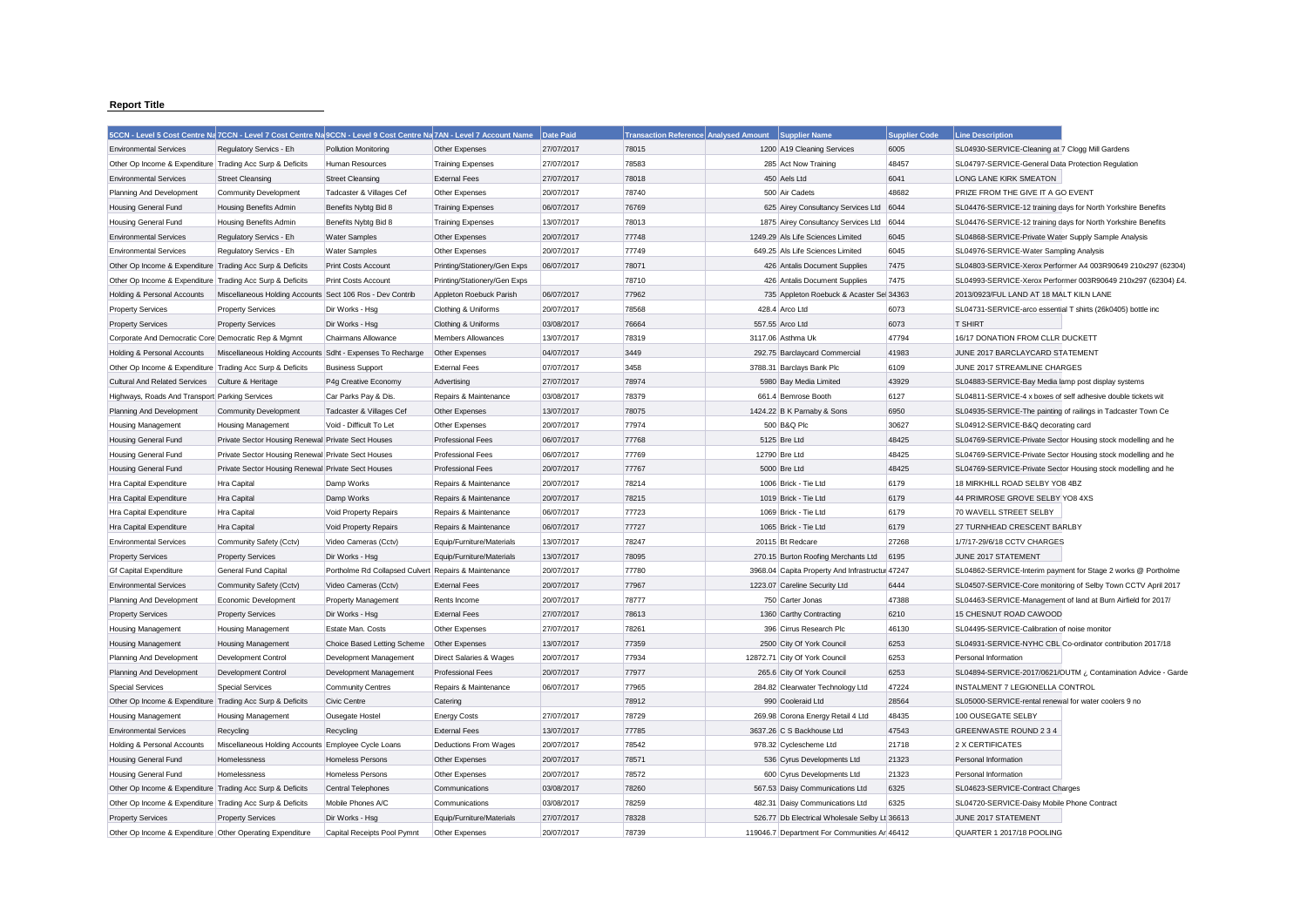| Central Services To The Public                            | Elections                                                | <b>District Election</b>                           | Other Expenses                           | 03/08/2017 | 78336 | 1876.78 Electoral Reform Services              | 6390  | <b>ELECTION PRINTING</b>                                      |                                                               |
|-----------------------------------------------------------|----------------------------------------------------------|----------------------------------------------------|------------------------------------------|------------|-------|------------------------------------------------|-------|---------------------------------------------------------------|---------------------------------------------------------------|
| Holding & Personal Accounts                               | Miscellaneous Holding Accounts Elections Holding Account |                                                    | Other Expenses                           | 06/07/2017 | 78061 | 21322.43 Electoral Reform Services             | 6390  | POLL CARD PRINTING                                            |                                                               |
| Holding & Personal Accounts                               | Miscellaneous Holding Accounts Elections Holding Account |                                                    | Other Expenses                           |            | 78631 | 1809.69 Electoral Reform Services              | 6390  | POLL CARDS                                                    |                                                               |
| <b>Cultural And Related Services</b>                      | Open Spaces                                              | Community Parks & Open Space Repairs & Maintenance |                                          | 06/07/2017 | 76774 | 826.05 Enterprise Managed Services Ltd 6404    |       | TOOLS FOR COMM PAYBACK TEAM                                   |                                                               |
| <b>Cultural And Related Services</b>                      | Open Spaces                                              | Community Parks & Open Space Repairs & Maintenance |                                          | 13/07/2017 | 77082 | 387.27 Enterprise Managed Services Ltd 6404    |       | <b>ADDITIONS</b>                                              |                                                               |
| <b>Cultural And Related Services</b>                      | Open Spaces                                              | Community Parks & Open Space Repairs & Maintenance |                                          | 20/07/2017 | 77903 | 4335.76 Enterprise Managed Services Ltd 6404   |       | JUNE 2017 WASTE MANAGEMENT                                    |                                                               |
| <b>Cultural And Related Services</b>                      | Open Spaces                                              | <b>Grass Cutting</b>                               | Repairs & Maintenance                    | 20/07/2017 | 77903 | 2843.1 Enterprise Managed Services Ltd 6404    |       | JUNE 2017 WASTE MANAGEMENT                                    |                                                               |
| Cultural And Related Services                             | Open Spaces                                              | Selby Park                                         | Repairs & Maintenance                    | 20/07/2017 | 77903 | 8766.85 Enterprise Managed Services Ltd 6404   |       | JUNE 2017 WASTE MANAGEMENT                                    |                                                               |
| <b>Cultural And Related Services</b>                      | Recreation & Sport                                       | Selby Leisure Centre                               | Repairs & Maintenance                    | 20/07/2017 | 77903 | 748.23 Enterprise Managed Services Ltd 6404    |       | JUNE 2017 WASTE MANAGEMENT                                    |                                                               |
| <b>Environmental Services</b>                             | <b>Cemetery Services</b>                                 | <b>Closed Burial Ground</b>                        | Repairs & Maintenance                    | 20/07/2017 | 77903 | 1124.16 Enterprise Managed Services Ltd 6404   |       | JUNE 2017 WASTE MANAGEMENT                                    |                                                               |
| <b>Environmental Services</b>                             | Recycling                                                | Recycling                                          | <b>External Fees</b>                     | 20/07/2017 | 77903 | 123326.25 Enterprise Managed Services Ltd 6404 |       | JUNE 2017 WASTE MANAGEMENT                                    |                                                               |
| <b>Environmental Services</b>                             | <b>Street Cleansing</b>                                  | <b>Street Cleansing</b>                            | <b>External Fees</b>                     | 20/07/2017 | 77903 | 46511.49 Enterprise Managed Services Ltd 6404  |       | JUNE 2017 WASTE MANAGEMENT                                    |                                                               |
| <b>Environmental Services</b>                             | <b>Trade Waste</b>                                       | Clinical Waste                                     | <b>External Fees</b>                     | 20/07/2017 | 77903 | 4344.76 Enterprise Managed Services Ltc 6404   |       | JUNE 2017 WASTE MANAGEMENT                                    |                                                               |
| <b>Environmental Services</b>                             | <b>Trade Waste</b>                                       | Commercial Waste                                   | <b>External Fees</b>                     | 20/07/2017 | 77903 | 25604.98 Enterprise Managed Services Ltd 6404  |       | JUNE 2017 WASTE MANAGEMENT                                    |                                                               |
| <b>Environmental Services</b>                             | <b>Waste Collection</b>                                  | Dom.Wheeled Bins/Sac                               | <b>External Fees</b>                     | 20/07/2017 | 77903 | 21888.78 Enterprise Managed Services Ltc 6404  |       | JUNE 2017 WASTE MANAGEMENT                                    |                                                               |
| <b>Environmental Services</b>                             | <b>Waste Collection</b>                                  | Refuse Collection General                          | Advertising                              | 20/07/2017 | 77903 | 1645.54 Enterprise Managed Services Ltd 6404   |       | JUNE 2017 WASTE MANAGEMENT                                    |                                                               |
| <b>Environmental Services</b>                             | <b>Waste Collection</b>                                  | <b>Refuse Collection General</b>                   | <b>External Fees</b>                     | 13/07/2017 | 77082 | 10313.36 Enterprise Managed Services Ltd 6404  |       | <b>ADDITIONS</b>                                              |                                                               |
| <b>Environmental Services</b>                             | <b>Waste Collection</b>                                  | <b>Refuse Collection General</b>                   | <b>External Fees</b>                     | 20/07/2017 | 77903 | 88155.87 Enterprise Managed Services Ltd 6404  |       | JUNE 2017 WASTE MANAGEMENT                                    |                                                               |
| Highways, Roads And Transport Parking Services            |                                                          | Car Parks-Other                                    | Repairs & Maintenance                    | 20/07/2017 | 77903 | 277.26 Enterprise Managed Services Ltc 6404    |       | JUNE 2017 WASTE MANAGEMENT                                    |                                                               |
| <b>Housing Management</b>                                 | Housing Management                                       | Estate Man. Costs                                  | Other Expenses                           | 06/07/2017 | 76774 | 826.05 Enterprise Managed Services Ltd 6404    |       | TOOLS FOR COMM PAYBACK TEAM                                   |                                                               |
| <b>Special Services</b>                                   | <b>Special Services</b>                                  | Grassed Areas & Open Spaces Repairs & Maintenance  |                                          | 20/07/2017 | 77903 | 7515.05 Enterprise Managed Services Ltc 6404   |       | JUNE 2017 WASTE MANAGEMENT                                    |                                                               |
| Hra Capital Expenditure                                   | Hra Capital                                              | Damp Works                                         | Repairs & Maintenance                    | 03/08/2017 | 78269 | 596.33 Envirovent Ltd                          | 6406  | 9 ST WILFRIDS CLOSE BRAYTON YO8 9EX                           |                                                               |
| Hra Capital Expenditure                                   | Hra Capital                                              | Damp Works                                         | Repairs & Maintenance                    | 03/08/2017 | 78277 | 596.33 Envirovent Ltd                          | 6406  | 2 CHURCH MEWS SHERBURN LS25 6HY                               |                                                               |
| Hra Capital Expenditure                                   | Hra Capital                                              | Damp Works                                         | Repairs & Maintenance                    | 03/08/2017 | 78332 | 1067 Envirovent Ltd                            | 6406  | 14 WOODLANDS VIEW TADCASTER                                   |                                                               |
| Hra Capital Expenditure                                   | Hra Capital                                              | Damp Works                                         | Repairs & Maintenance                    | 03/08/2017 | 78333 | 834 Envirovent Ltd                             | 6406  | 79 WOODLANDS AVENUE TADCASTER                                 |                                                               |
| Hra Capital Expenditure                                   | Hra Capital                                              | Damp Works                                         | Repairs & Maintenance                    |            | 78919 | 1067 Envirovent Ltd                            | 6406  | 1 MAIN STREET KIRK SMEATON WF8 3JY                            |                                                               |
| Corporate And Democratic Core Democratic Rep & Mgmnt      |                                                          | Democratic Core                                    | Subsistence & Conf Expenses              | 06/07/2017 | 77248 | 1275.65 Eversheds Llp                          | 24688 | <b>PROFESSIONAL FEES</b>                                      |                                                               |
| Planning And Development                                  | Development Control                                      | Development Management                             | <b>Professional Fees</b>                 | 20/07/2017 | 78391 | 775.65 Eversheds Llp                           | 24688 | PLANNING LAW TRAINING                                         |                                                               |
| Central Services To The Public                            | Local Tax Collection                                     | <b>Council Tax Collection</b>                      | Other Expenses                           | 20/07/2017 | 78772 | 6000 Financial Data Management Ltd 30715       |       | SL05019-SERVICE-Annual billing                                |                                                               |
| <b>Housing Management</b>                                 | Housing Management                                       | Ousegate Hostel                                    | Fixtures & Fittings                      | 20/07/2017 | 77895 | 380 Firelec Ltd                                | 6447  | SL04903-SERVICE-firelec monthly tests for temp 5/5/17-26/5/17 |                                                               |
| <b>Environmental Services</b>                             | Regulatory Servics - Eh                                  | Licences-Other                                     | <b>External Fees</b>                     | 20/07/2017 | 77990 | 321.06 Forest House Vets Ltd                   | 6457  | ANGEL RIDING CENTRE                                           |                                                               |
| <b>Special Services</b>                                   | <b>Special Services</b>                                  | Communal Lighting                                  | <b>Energy Costs</b>                      | 20/07/2017 | 78623 | 300 Future Innovations Uk Ltd                  | 6472  | 2 & 4 COCKRET COURT                                           |                                                               |
| Planning And Development                                  | <b>Building Control</b>                                  | <b>Street Nameplates</b>                           | Repairs & Maintenance                    |            | 78750 | 310 G & G Signs                                | 6473  | SL04913-S0215001-SIGNAGE (NON-HIGHWAY / ROADSIDE)             |                                                               |
| <b>Cultural And Related Services</b>                      | Open Spaces                                              | <b>Groundwork Trust</b>                            | Other Expenses                           | 20/07/2017 | 77745 | 26000 Groundwork North Yorkshire               | 6506  | 1/4/17-31/3/18 CORE FUNDING AGREEMENT                         |                                                               |
| Planning And Development                                  | <b>Planning Policy</b>                                   | Dev. Policy Serv. (Plan Selby)                     | Central Establishment Charges            | 06/07/2017 | 77976 | 4600 Gva Grimley Ltd                           | 41712 | SL04545-SERVICE-GVA further retail work                       |                                                               |
| <b>Environmental Services</b>                             | <b>Cemetery Services</b>                                 | Burial Of The Dead                                 | Other Expenses                           | 27/07/2017 | 78545 | 748.76 Hambleton Distirct Council              | 3449  | SL04653-SERVICE-NYCEHO Training Group anual fee               |                                                               |
| Planning And Development                                  | <b>Planning Policy</b>                                   | Lep & Partnership Contribution                     | Other Expenses                           | 03/08/2017 | 78985 | 5000 Hambleton District Council                | 6517  |                                                               | SL05032-SERVICE-Community Led Housing Hub - SDC contribution  |
| <b>Environmental Services</b>                             | Regulatory Servics - Eh                                  | <b>Public Conveniences</b>                         | <b>External Fees</b>                     | 27/07/2017 | 78209 | 3787.86 Healthmatic Ltd                        | 6545  |                                                               | SL04504-SERVICE-Maintenance & cleaning of public conveniences |
| Other Op Income & Expenditure Trading Acc Surp & Deficits |                                                          | <b>Legal Services</b>                              | <b>Legal Fees</b>                        | 20/07/2017 | 78770 | 1980 Hempsons Solicitors                       | 30611 | SOLICITORS FEES FOR POLICE MOVE                               |                                                               |
| Other Op Income & Expenditure Trading Acc Surp & Deficits |                                                          | Housing Support & Enforcement Other Expenses       |                                          | 06/07/2017 | 78010 | 451.44 Henriksen Ltd                           | 6555  | JUNE 2017 COMMISSION                                          |                                                               |
| Holding & Personal Accounts                               | Control Accounts                                         | <b>Creditors Control</b>                           | Tax Deduct On Contract Paymer 13/07/2017 |            | 78230 | 1808.8 Hm Revenue & Customs                    | 6590  | JUNE 2017 CIS DEDUCTIONS                                      |                                                               |
| Hra Capital Expenditure                                   | Hra Capital                                              | <b>Garage Sites</b>                                | Repairs & Maintenance                    | 03/08/2017 | 78268 | 550 Hobman Doors                               | 6596  | 1 GARAGE WILLIAM JACQUES DRIVE                                |                                                               |
| <b>Property Services</b>                                  | <b>Property Services</b>                                 | Dir Works - Hsa                                    | <b>External Fees</b>                     | 20/07/2017 | 78327 | 725 Home Maintenance                           | 47112 | 12 MOUNT PLEASANT                                             |                                                               |
| <b>Property Services</b>                                  | <b>Property Services</b>                                 | Dir Works - Hsg                                    | <b>External Fees</b>                     | 20/07/2017 | 78712 | 2195 Home Utility Group Limited                | 47533 | 3 WEELAND BUNGALOWS HENSALL                                   |                                                               |
| <b>Property Services</b>                                  | <b>Property Services</b>                                 | Dir Works - Hsg                                    | <b>External Fees</b>                     | 20/07/2017 | 78713 | 2195 Home Utility Group Limited                | 47533 | 15 MILL LANE STUTTON                                          |                                                               |
| <b>Property Services</b>                                  | <b>Property Services</b>                                 | Dir Works - Hsg                                    | <b>External Fees</b>                     | 20/07/2017 | 78714 | 2000 Home Utility Group Limited                | 47533 | 39 WETHERBY ROAD TADCASTER                                    |                                                               |
| <b>Property Services</b>                                  | <b>Property Services</b>                                 | Dir Works - Hsg                                    | <b>External Fees</b>                     | 20/07/2017 | 78716 | 2877.19 Home Utility Group Limited             | 47533 | 15 ROSEMARY COURT TADCASTER LS24 8HR                          |                                                               |
| <b>Property Services</b>                                  | <b>Property Services</b>                                 | Dir Works - Hsg                                    | Equip/Furniture/Materials                | 13/07/2017 | 78225 | 3866.48 Howdens Joinery Ltd                    | 21474 | JUNE 2017 STATEMENT                                           |                                                               |
| Non Distributed Costs                                     | <b>Unused Facilities Costs</b>                           | <b>Unused Assets</b>                               | Repairs & Maintenance                    | 06/07/2017 | 77989 | 300 Howecool Air Conditioning Ltd              | 46828 | PORTHOLME ROAD AIR CONDITIONING                               |                                                               |
| Housing General Fund                                      | Homelessness                                             | Homeless Persons                                   | Other Expenses                           | 13/07/2017 | 78368 | 500 Hunters Estate Agents                      | 48655 | Personal Information                                          |                                                               |
| <b>Housing General Fund</b>                               | <b>Housing Strategy</b>                                  | <b>Energy Advice Centre</b>                        | Partnership Arrangements                 | 06/07/2017 | 77961 | 371.44 Interest Collections                    | 48586 | <b>LATE PAYMENT CHARGES</b>                                   |                                                               |
|                                                           |                                                          |                                                    |                                          |            |       |                                                |       |                                                               |                                                               |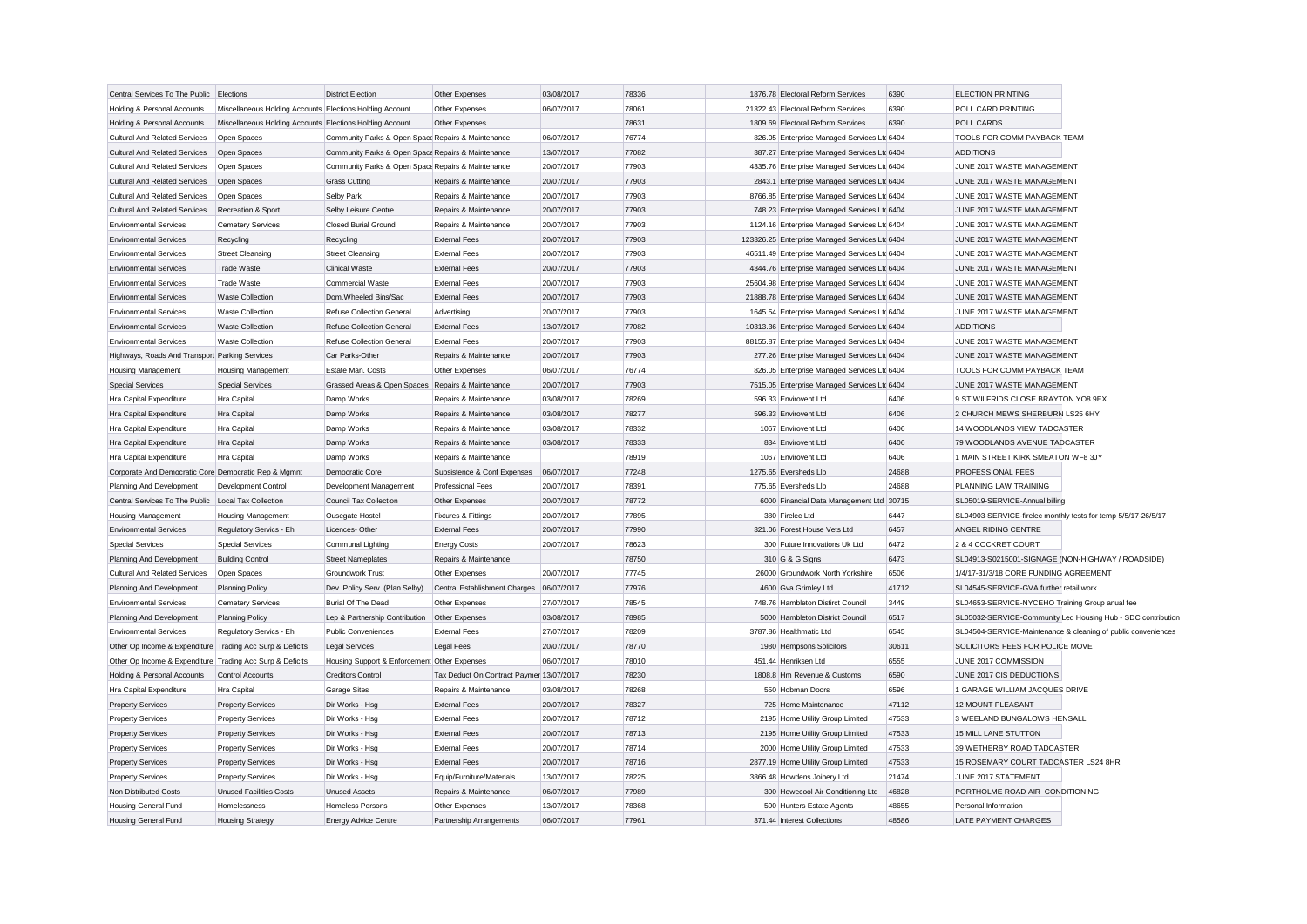| <b>Property Services</b>                                  | <b>Property Services</b>                           | Dir Works - Hsg                                    | Other Expenses                     | 06/07/2017 | 77961 | 264.73 Interest Collections                 | 48586 | LATE PAYMENT CHARGES                                    |                                                               |
|-----------------------------------------------------------|----------------------------------------------------|----------------------------------------------------|------------------------------------|------------|-------|---------------------------------------------|-------|---------------------------------------------------------|---------------------------------------------------------------|
| Hra Capital Expenditure                                   | Hra Capital                                        | <b>Electrical Rewires</b>                          | Repairs & Maintenance              | 27/07/2017 | 78078 | 1652.49 It Electrical (Yorkshire) Ltd       | 6652  | 17 CASTLE CLOSE CAWOOD                                  |                                                               |
| Hra Capital Expenditure                                   | Hra Capital                                        | <b>Electrical Rewires</b>                          | Repairs & Maintenance              | 27/07/2017 | 78392 | 9507.5 It Electrical (Yorkshire) Ltd        | 6652  | MONTHLY INVOICES JUNE 2017                              |                                                               |
| Non Distributed Costs                                     | <b>Unused Facilities Costs</b>                     | <b>Unused Assets</b>                               | Repairs & Maintenance              | 27/07/2017 | 78392 | 513 It Electrical (Yorkshire) Ltd           | 6652  | MONTHLY INVOICES JUNE 2017                              |                                                               |
| <b>Property Services</b>                                  | <b>Property Services</b>                           | Dir Works - Hsg                                    | <b>External Fees</b>               | 27/07/2017 | 78392 | 251.6 It Electrical (Yorkshire) Ltd         | 6652  | MONTHLY INVOICES JUNE 2017                              |                                                               |
| <b>Property Services</b>                                  | <b>Property Services</b>                           | Dir Works - Hsg                                    | Equip/Furniture/Materials          | 13/07/2017 | 77158 | 3425.54 Jewson Ltd                          | 6662  | may invoices 2017                                       |                                                               |
| Housing General Fund                                      | Homelessness                                       | Homeless Persons                                   | Other Expenses                     | 27/07/2017 | 78983 | 600 Jigsaw Properties                       | 44619 | Personal Information                                    |                                                               |
| Hra Capital Expenditure                                   | Hra Capital                                        | Damp Works                                         | Repairs & Maintenance              | 13/07/2017 | 78395 | 4728.68 Keepmoat Regeneration Limited 43184 |       | <b>78 HIGHFIELD VILLAS</b>                              |                                                               |
| Hra Capital Expenditure                                   | Hra Capital                                        | <b>External Door Replacements</b>                  | Repairs & Maintenance              | 06/07/2017 | 77923 | 670 Keepmoat Regeneration Limited 43184     |       | SELBY WINDOWS & DOORS                                   |                                                               |
| Hra Capital Expenditure                                   | Hra Capital                                        | Damp Works                                         | Repairs & Maintenance              | 27/07/2017 | 78083 | 650 Kml Flooring Services                   | 6704  | 169 NEW MILLGATE SELBY                                  |                                                               |
| <b>Property Services</b>                                  | <b>Property Services</b>                           | Dir Works - Hsg                                    | <b>External Fees</b>               | 20/07/2017 | 77937 | 400 Kml Flooring Services                   | 6704  | 11 BEECHWOOD GLADE SHERBURN                             |                                                               |
| <b>Property Services</b>                                  | <b>Property Services</b>                           | Dir Works - Hsg                                    | <b>External Fees</b>               |            | 78618 | 350 Kml Flooring Services                   | 6704  | 12 ST MARYS CLOSE CARLTON                               |                                                               |
| Central Services To The Public                            | Local Land Charges                                 | <b>Land Charges</b>                                | Printing/Stationery/Gen Exps       |            | 78900 | 450 Land Data                               | 47034 |                                                         | SL05014-SERVICE-2 Delegates -Beginners Guide to Local Land Ch |
| <b>Housing Management</b>                                 | <b>Housing Management</b>                          | <b>Housing Management</b>                          | <b>Legal Fees</b>                  | 14/07/2017 | 3462  | 1950 Liberata Uk Ltd                        | 36656 | JUNE 2017 PCOL CLAIMS                                   |                                                               |
| Corporate And Democratic Core Democratic Rep & Mgmnt      |                                                    | Democratic Core                                    | Subsistence & Conf Expenses        | 06/07/2017 | 77370 | 545 Local Government Association            | 37138 | SL04544-SERVICE-LGA Annual Conference - Cllr Mark Crane |                                                               |
| Planning And Development                                  | <b>Planning Policy</b>                             | Dev. Policy Serv. (Plan Selby)                     | Direct Salaries & Wages            | 13/07/2017 | 78208 | 7184.6 Macdonald & Company Freelanc 47534   |       | SL04534-SERVICE-payment for consultancy staff           |                                                               |
| Cultural And Related Services                             | Open Spaces                                        | Community Parks & Open Space Repairs & Maintenance |                                    |            | 78610 | 380 Marcus Taperell                         | 7302  |                                                         | SL04970-SERVICE-Stump grinding of 2 stumps and replacement cu |
| Other Op Income & Expenditure Trading Acc Surp & Deficits |                                                    | <b>Legal Services</b>                              | Direct Salaries & Wages            | 06/07/2017 | 78099 | 1478.68 Matrix Scm Limited                  | 48241 | Personal Information                                    |                                                               |
| Other Op Income & Expenditure Trading Acc Surp & Deficits |                                                    | <b>Legal Services</b>                              | Direct Salaries & Wages            | 13/07/2017 | 78394 | 1673.53 Matrix Scm Limited                  | 48241 | Personal Information                                    |                                                               |
| Other Op Income & Expenditure Trading Acc Surp & Deficits |                                                    | <b>Legal Services</b>                              | Direct Salaries & Wages            | 03/08/2017 | 79115 | 1639.14 Matrix Scm Limited                  | 48241 | Personal Information                                    |                                                               |
| Planning And Development                                  | <b>Development Control</b>                         | Development Management                             | <b>Direct Salaries &amp; Wages</b> | 13/07/2017 | 78394 | 2581.53 Matrix Scm Limited                  | 48241 | Personal Information                                    |                                                               |
| Planning And Development                                  | Development Control                                | Development Management                             | Direct Salaries & Wages            | 03/08/2017 | 79115 | 1271.5 Matrix Scm Limited                   | 48241 | Personal Information                                    |                                                               |
| Planning And Development                                  | <b>Development Control</b>                         | Development Management                             | Direct Salaries & Wages            | 03/08/2017 | 79115 | 1143.91 Matrix Scm Limited                  | 48241 | Personal Information                                    |                                                               |
| Planning And Development                                  | Development Control                                | Development Management                             | Direct Salaries & Wages            | 03/08/2017 | 79116 | 2364.08 Matrix Scm Limited                  | 48241 | Personal Information                                    |                                                               |
| Corporate And Democratic Core Corporate Management        |                                                    | <b>External Audit</b>                              | Other Expenses                     | 13/07/2017 | 77970 | 4470 Mazars Llp                             | 6810  | SL04178-SERVICE-External Audit Fee 2016/17              |                                                               |
| Housing Management                                        | <b>Housing Management</b>                          | Central Heating-Gas                                | Repairs & Maintenance              | 06/07/2017 | 78063 | 29904.61 Mears Limited                      | 48311 | INSTAL 3 GAS CONTRACT 2017-2020                         |                                                               |
| Housing Management                                        | <b>Housing Management</b>                          | Central Heating-Gas                                | Repairs & Maintenance              | 20/07/2017 | 78738 | 33143.35 Mears Limited                      | 48311 | INSTALMENT 3 GAS CONTRACT 2017-2020                     |                                                               |
| Hra Capital Expenditure                                   | Hra Capital                                        | <b>Central Heating Systems</b>                     | Repairs & Maintenance              | 06/07/2017 | 78063 | 2347.33 Mears Limited                       | 48311 | INSTAL 3 GAS CONTRACT 2017-2020                         |                                                               |
| Hra Capital Expenditure                                   | Hra Capital                                        | <b>Central Heating Systems</b>                     | Repairs & Maintenance              | 20/07/2017 | 78738 | 3208.99 Mears Limited                       | 48311 | INSTALMENT 3 GAS CONTRACT 2017-2020                     |                                                               |
| <b>Housing Management</b>                                 | <b>Housing Management</b>                          | Fencing - Planned                                  | Repairs & Maintenance              | 03/08/2017 | 78561 | 276.8 Michael Walsh (Plasterers) Ltd        | 7419  |                                                         |                                                               |
| Hra Capital Expenditure                                   | Hra Capital                                        | Damp Works                                         | Repairs & Maintenance              | 20/07/2017 | 77896 | 478 Michael Walsh (Plasterers) Ltd          | 7419  | 33 MILL CLOSE MONK FRYSTON                              |                                                               |
| Hra Capital Expenditure                                   | Hra Capital                                        | Damp Works                                         | Repairs & Maintenance              | 20/07/2017 | 77901 | 1067.5 Michael Walsh (Plasterers) Ltd       | 7419  | 2 LOWGATE BALNE                                         |                                                               |
| <b>Property Services</b>                                  | <b>Property Services</b>                           | Dir Works - Hsg                                    | <b>External Fees</b>               | 20/07/2017 | 77897 | 306.6 Michael Walsh (Plasterers) Ltd        | 7419  | 42 PRIMROSE GROVE                                       |                                                               |
| Holding & Personal Accounts                               | Miscellaneous Holding Accounts Rent Payers Account |                                                    | <b>Rent Refunds</b>                | 06/07/2017 | 78055 | 768.66 Personal Information                 | 48601 | Personal Information                                    |                                                               |
| Holding & Personal Accounts                               | Miscellaneous Holding Accounts Rent Payers Account |                                                    | Rent Refunds                       | 27/07/2017 | 78966 | 1977.2 Personal Information                 | 45954 | Personal Information                                    |                                                               |
| <b>Housing General Fund</b>                               | Homelessness                                       | Homeless Persons                                   | Other Expenses                     | 06/07/2017 | 78011 | 550 Personal Information                    | 48590 | Personal Information                                    |                                                               |
| <b>Property Services</b>                                  | <b>Property Services</b>                           | Dir Works - Hsg                                    | Equip/Furniture/Materials          | 13/07/2017 | 78278 | 845.05 Mkm Building Supplies Ltd            | 21210 | JUNE 2016 STATEMENT                                     |                                                               |
| <b>Housing Management</b>                                 | <b>Housing Management</b>                          | Central Heating-Gas                                | <b>Professional Fees</b>           | 27/07/2017 | 78223 | 933.12 Morgan Lambert Ltd                   | 6835  | THIRD PARTY QUALITY AUDITS                              |                                                               |
| Housing General Fund                                      | Homelessness                                       | Homeless Persons                                   | Other Expenses                     | 06/07/2017 | 77964 | 536 Personal Information                    | 48587 | Personal Information                                    |                                                               |
| Holding & Personal Accounts                               | Miscellaneous Holding Accounts Rent Payers Account |                                                    | <b>Rent Refunds</b>                | 13/07/2017 | 78365 | 265.06 Personal Information                 | 48654 | Personal Information                                    |                                                               |
| Housing General Fund                                      | Homelessness                                       | Homeless Persons                                   | Other Expenses                     | 06/07/2017 | 77963 | 536 Personal Information                    | 48267 | Personal Information                                    |                                                               |
| <b>Housing General Fund</b>                               | Homelessness                                       | Homeless Persons                                   | Other Expenses                     | 20/07/2017 | 78573 | 402 Personal Information                    | 48267 | Personal Information                                    |                                                               |
| Holding & Personal Accounts                               | Miscellaneous Holding Accounts Rent Payers Account |                                                    | Rent Refunds                       | 06/07/2017 | 78056 | 1768.36 Personal Information                | 22477 | Personal Information                                    |                                                               |
| Holding & Personal Accounts                               | Miscellaneous Holding Accounts Rent Payers Account |                                                    | <b>Rent Refunds</b>                | 20/07/2017 | 78769 | 288.94 Personal Information                 | 35164 | Personal Information                                    |                                                               |
| Holding & Personal Accounts                               | Miscellaneous Holding Accounts Rent Payers Account |                                                    | <b>Rent Refunds</b>                | 06/07/2017 | 78057 | 350 Personal Information                    | 48602 | Personal Information                                    |                                                               |
| Holding & Personal Accounts                               | Miscellaneous Holding Accounts Rent Payers Account |                                                    | <b>Rent Refunds</b>                | 20/07/2017 | 78766 | 1187.01 Personal Information                | 48683 | Personal Information                                    |                                                               |
| Holding & Personal Accounts                               | Miscellaneous Holding Accounts Rent Payers Account |                                                    | <b>Rent Refunds</b>                | 13/07/2017 | 78366 | 519.63 Personal Information                 | 45373 | Personal Information                                    |                                                               |
| Holding & Personal Accounts                               | Miscellaneous Holding Accounts Rent Payers Account |                                                    | <b>Rent Refunds</b>                | 20/07/2017 | 78768 | 385.46 Personal Information                 | 48685 | Personal Information                                    |                                                               |
| Holding & Personal Accounts                               | Miscellaneous Holding Accounts Rent Payers Account |                                                    | Rent Refunds                       | 20/07/2017 | 78364 | 384.7 Personal Information                  | 40912 | Personal Information                                    |                                                               |
| <b>Housing Management</b>                                 | <b>Housing Management</b>                          | Cash Incentive Schem                               | Other Expenses                     | 20/07/2017 | 78707 | 260 Personal Information                    | 48637 | 17/07/17 TENANTS INCENTIVE EXTRA PAYMENT                |                                                               |
| <b>Environmental Services</b>                             | <b>Street Cleansing</b>                            | <b>Street Cleansing</b>                            | <b>External Fees</b>               |            | 78904 | 350 Mytum & Selby Waste Recycling 6843      |       | COLLECTION & DISPOSAL OF CARAVAN                        |                                                               |
|                                                           |                                                    |                                                    |                                    |            |       |                                             |       |                                                         |                                                               |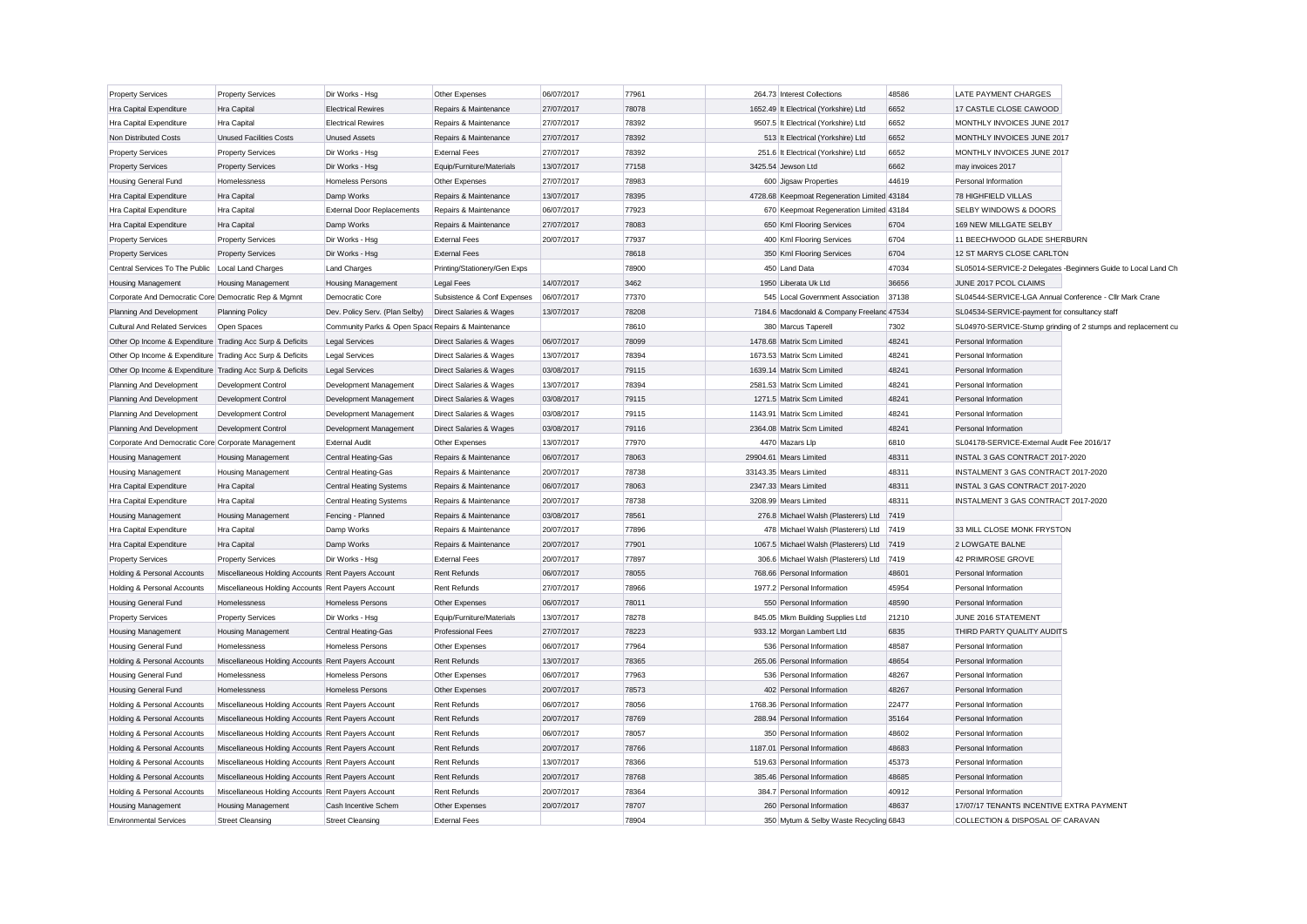| Planning And Development                                  | <b>Planning Policy</b>                                     | Dev. Policy Serv. (Plan Selby) | <b>Professional Fees</b>                                     | 20/07/2017 | 77450 | 3850 No 5 Chambers                           | 48549 | SL04954-SERVICE-Professional fees of Richard Kimblin QC       |
|-----------------------------------------------------------|------------------------------------------------------------|--------------------------------|--------------------------------------------------------------|------------|-------|----------------------------------------------|-------|---------------------------------------------------------------|
| Central Services To The Public                            | Elections                                                  | <b>District Election</b>       | Other Expenses                                               | 20/07/2017 | 78720 | 260 North Duffield Village Hall              | 6883  | 4/5/17 HIRE OF HALL FOR ELECTION                              |
| Holding & Personal Accounts                               | Miscellaneous Holding Accounts Elections Holding Account   |                                | Other Expenses                                               | 20/07/2017 | 78721 | 260 North Duffield Village Hall              | 6883  | 8/6/17 HIRE OF HALL FOR GEN ELECTION                          |
| <b>Gf Capital Expenditure</b>                             | General Fund Capital                                       | Ict - Capital Projects         | Computing                                                    | 20/07/2017 | 78232 | 950 Northgate Public Services (Uk) L 47740   |       | SL04924-SERVICE-Selby PARIS Services to update validation of  |
| Central Services To The Public                            | Local Land Charges                                         | <b>Land Charges</b>            | <b>External Fees</b>                                         | 27/07/2017 | 78979 | 2150 North Yorkshire County Council 45902    |       | SL05013-SERVICE-Land Searches - June 2017                     |
| Corporate And Democratic Core Corporate Management        |                                                            | <b>External Audit</b>          | Other Expenses                                               | 13/07/2017 | 78272 | 380 North Yorkshire County Council 6902      |       | 2016/17 FRS17/IAS19 FEES                                      |
| <b>Environmental Services</b>                             | Trade Waste                                                | Commercial Waste               | <b>External Fees</b>                                         | 06/07/2017 | 77557 | 13534.26 North Yorkshire County Council 6902 |       | SL04819-SERVICE-Commercial Waste Disposal for April 2017 - 11 |
| Holding & Personal Accounts                               | Miscellaneous Holding Accounts C. Tax Payers Coll Fund Acc |                                | Nycc Precept                                                 | 27/07/2017 | 78909 | 3305490 North Yorkshire County Council 32208 |       | 31/07/17 PRECEPT INSTALMENT                                   |
| Holding & Personal Accounts                               | Miscellaneous Holding Accounts Nndr Payers Coll Fund (Old) |                                | Nndr Pool Contribution                                       | 17/07/2017 | 78602 | 184657 North Yorkshire County Council        | 32208 | 19/07/17 RETAINED BUSINESS RATES                              |
| <b>Housing Management</b>                                 | Housing Management                                         | <b>Tenant Participation</b>    | Other Expenses                                               | 03/08/2017 | 78902 | 350 North Yorkshire County Council 44351     |       | SL05003-SERVICE-Summer Open Door - Design                     |
| Other Op Income & Expenditure Trading Acc Surp & Deficits |                                                            | Data & System                  | Computing                                                    | 27/07/2017 | 78544 | 5750 North Yorkshire County Council 6902     |       | SL04923-SERVICE-Annual Kana/Lagan Supplier annual support     |
| Other Op Income & Expenditure Trading Acc Surp & Deficits |                                                            | Human Resources                | <b>Staff Recruitment</b>                                     | 27/07/2017 | 78913 | 555 North Yorkshire County Council 6902      |       | SL04908-SERVICE-Candidate Assessment Reports                  |
| Other Op Income & Expenditure Trading Acc Surp & Deficits |                                                            | Human Resources                | Subsistence & Conf Expenses                                  | 06/07/2017 | 77774 | 800 North Yorkshire County Council 31845     |       | SL04658-SERVICE-Multi Agency Gold Incident Command Course (MA |
| Planning And Development                                  | Economic Development                                       | Tour De Yorkshire              | Collection Fund - General                                    | 20/07/2017 | 77094 | 1000 North Yorkshire County Council 43160    |       | SL04943-SERVICE-Tour de Yorkshire banners                     |
| Holding & Personal Accounts                               | Miscellaneous Holding Accounts C. Tax Payers Coll Fund Acc |                                | Nyfra Precept                                                | 27/07/2017 | 78907 | 186713 North Yorkshire Fire & Rescue         | 32207 | 31/07/17 PRECEPT INSTALMENT                                   |
| Holding & Personal Accounts                               | Miscellaneous Holding Accounts Nndr Payers Coll Fund (Old) |                                | Nndr Pool Contribution                                       | 17/07/2017 | 78601 | 20517 North Yorkshire Fire & Rescue          | 32207 | 19/07/17 RETAINED BUSINESS RATES                              |
| Holding & Personal Accounts                               | Miscellaneous Holding Accounts C. Tax Payers Coll Fund Acc |                                | Nypa Precept                                                 | 27/07/2017 | 78908 | 615024 North Yorkshire Pcc                   | 32209 | 31/07/17 PRECEPT INSTALMENT                                   |
| Highways, Roads And Transport Parking Services            |                                                            | Car Parks Pay & Dis.           | <b>Energy Costs</b>                                          | 20/07/2017 | 78339 | 1077.04 Npower Ltd                           | 6917  | 1/4/17-30/6/17 BRITANNIA CAR PARK                             |
| Highways, Roads And Transport Parking Services            |                                                            | Car Parks Pay & Dis            | <b>Energy Costs</b>                                          | 20/07/2017 | 78341 | 784.84 Npower Ltd                            | 6917  | 1/4/17-30/6/17 MARKET CROSS                                   |
| Highways, Roads And Transport Parking Services            |                                                            | Car Parks Pay & Dis            | <b>Energy Costs</b>                                          | 20/07/2017 | 78344 | 257.71 Npower Ltd                            | 6917  | 1/4/17-30/6/17 TICKET MACHINES                                |
| Highways, Roads And Transport Parking Services            |                                                            | Car Parks Pay & Dis            | <b>Energy Costs</b>                                          | 20/07/2017 | 78699 | 2261.12 Npower Ltd                           | 6917  | 1/4/17-30/6/17 MARKET PLACE LIGHTING                          |
| Other Op Income & Expenditure Trading Acc Surp & Deficits |                                                            | Access Selby - Contact Centre  | <b>Energy Costs</b>                                          | 06/07/2017 | 77423 | 789.8 Npower Ltd                             | 6917  | market cross 01/5 to 31/05                                    |
| Other Op Income & Expenditure Trading Acc Surp & Deficits |                                                            | Access Selby - Contact Centre  | <b>Energy Costs</b>                                          | 06/07/2017 | 77424 | 827.19 Npower Ltd                            | 6917  | market cross 01/04 to 30/04/17                                |
| Other Op Income & Expenditure Trading Acc Surp & Deficits |                                                            | Access Selby - Contact Centre  | <b>Energy Costs</b>                                          | 27/07/2017 | 78250 | 710.33 Npower Ltd                            | 6917  | 1/6/17-30/6/17 ACCESS SELBY                                   |
| Planning And Development                                  | Economic Development                                       | Prospect Centre Mr             | <b>Energy Costs</b>                                          | 20/07/2017 | 78637 | 295.52 Npower Ltd                            | 6917  | 1/6/17-30/6/17 PROSPECT CENTRE                                |
| Planning And Development                                  | Economic Development                                       | The Vivars Mr                  | <b>Energy Costs</b>                                          | 20/07/2017 | 78703 | 641.53 Npower Ltd                            | 6917  | 1/6/17-30/6/17 VIVARS INDUSTRIAL                              |
| <b>Special Services</b>                                   | <b>Special Services</b>                                    | <b>Community Centres</b>       | <b>Energy Costs</b>                                          | 13/07/2017 | 78249 | 347.23 Npower Ltd                            | 6917  | 1/6/17-30/6/17 ST WILFRIDS COMMUNAL                           |
| <b>Special Services</b>                                   | <b>Special Services</b>                                    | <b>Community Centres</b>       | <b>Energy Costs</b>                                          | 20/07/2017 | 78632 | 366.01 Npower Ltd                            | 6917  | 1/6/17-30/6/17 ANNE SHARPE CENTRE                             |
| Hra Capital Expenditure                                   | Hra Capital                                                |                                | Phase 1 Hsg Dev Byram / Egg 1 Contractor - New Build/Refurb  | 13/07/2017 | 78210 | 1266.29 Nps Leeds Limited                    | 46727 | WESTFIELD VIEW EGGBOROUGH                                     |
| Hra Capital Expenditure                                   | Hra Capital                                                |                                | Phase 1 Hsg Dev Byram / Egg 1 Contractor - New Build/ Refurb | 13/07/2017 | 78211 | 1206.73 Nps Leeds Limited                    | 46727 | <b>WESTFIELD GARTH</b>                                        |
| Other Op Income & Expenditure Trading Acc Surp & Deficits |                                                            | Ict                            | Computing                                                    | 20/07/2017 | 77973 | 8737.19 Nynet Ltd                            | 6924  | SL04484-SERVICE-SERVICE - NYNET WAN Link Provision - Civic Ce |
| <b>Housing General Fund</b>                               | <b>Housing Strategy</b>                                    | P4g Strategic Dev Sites        | Other Expenses                                               | 03/08/2017 | 78381 | 19615.99 Ove Arup & Partners Ltd             | 44147 | SL04730-SERVICE-ARUP commission                               |
| Highways, Roads And Transport Parking Services            |                                                            | Car Parks Pay & Dis            | Repairs & Maintenance                                        | 20/07/2017 | 77975 | 362.5 Parkeon Ltd                            | 43317 | SL04892-SERVICE-Repairs to machine 5 & machine 10 15/03/17    |
| <b>Property Services</b>                                  | <b>Property Services</b>                                   | Dir Works - Hsg                | <b>External Fees</b>                                         | 13/07/2017 | 77935 | 706.4 Paul Harrison                          | 6531  | 7 DARCY ROAD SELBY                                            |
| <b>Property Services</b>                                  | <b>Property Services</b>                                   | Dir Works - Hsg                | <b>External Fees</b>                                         | 13/07/2017 | 77981 | 840.3 Paul Harrison                          | 6531  | 22B DENE CLOSE HENSALL                                        |
| <b>Property Services</b>                                  | <b>Property Services</b>                                   | Dir Works - Hsg                | <b>External Fees</b>                                         | 27/07/2017 | 77936 | 836.2 Paul Harrison                          | 6531  | 9 CHESTNUT ROAD CAWOOD                                        |
| Planning And Development                                  | Development Control                                        | Development Management         | <b>Professional Fees</b>                                     | 13/07/2017 | 77940 | 1600 Pell Frischmann Consultants Ltd 42174   |       | <b>BLUE PINES HENSALL</b>                                     |
| <b>Property Services</b>                                  | <b>Property Services</b>                                   | Dir Works - Hsg                | <b>External Fees</b>                                         | 06/07/2017 | 77794 | 4723 Prism Medical Uk                        | 41970 | Personal Information                                          |
| <b>Property Services</b>                                  | <b>Property Services</b>                                   | Dir Works - Hsg                | <b>External Fees</b>                                         | 13/07/2017 | 78025 | 270 Prism Medical Uk                         | 41970 | Personal Information                                          |
| <b>Gf Capital Expenditure</b>                             | General Fund Capital                                       | Ict - Capital                  | Computing                                                    | 13/07/2017 | 77259 | 1839.53 Probrand Limited                     | 37238 | SL04832-SERVICE-11 x USB-C Docks, 11 x Wireless keyboards &mi |
| Other Op Income & Expenditure Trading Acc Surp & Deficits |                                                            | Ict                            | Equip/Furniture/Materials                                    | 13/07/2017 | 77553 | 3056.03 Probrand Limited                     | 37238 | SL04831-SERVICE-125 x Laptop locks 10 x laptop bags 1 x USB s |
| Other Op Income & Expenditure Trading Acc Surp & Deficits |                                                            | Ict                            | Professional Fees                                            | 20/07/2017 | 77972 | 448 Razorblue Ltd                            | 27684 | SL04444-SERVICE-Managed IT for infrastructure 2017/18         |
| Other Op Income & Expenditure Trading Acc Surp & Deficits |                                                            | <b>Environmental Health</b>    | Subscriptions                                                | 27/07/2017 | 78776 | 2321.92 Rh Environmental Limited             | 33398 | SL05009-SERVICE-RIAMS Premium Subscription                    |
| Hra Capital Expenditure                                   | Hra Capital                                                |                                | Phase 1 Hsg Dev Byram / Egg 1 Contractor - New Build/ Refurb | 06/07/2017 | 77893 | 422977.97 R H Fullwood & Co Ltd              | 6468  | VALUATION 7 BYRAM & EGGBOROUGH PROJECT                        |
| Other Op Income & Expenditure Trading Acc Surp & Deficits |                                                            | Marketing & Comms              | Other Expenses                                               | 20/07/2017 | 78207 | 440 Richard Jemison Photographer L 44550     |       | SL04820-SERVICE-Photography April 2017                        |
| Planning And Development                                  | <b>Planning Policy</b>                                     | Dev. Policy Serv. (Plan Selby) | <b>Professional Fees</b>                                     | 06/07/2017 | 77966 | 5307.8 Richard Wood Associates Ltd           | 48516 | SL04856-SERVICE-professional fees from 8th May to 24th May 20 |
| Planning And Development                                  | <b>Planning Policy</b>                                     | Dev. Policy Serv. (Plan Selby) | Professional Fees                                            | 03/08/2017 | 78321 | 8392 Richard Wood Associates Ltd             | 48516 | SL04955-SERVICE-consultancy fees                              |
| Hra Capital Expenditure                                   | Hra Capital                                                | <b>Electrical Rewires</b>      | Repairs & Maintenance                                        | 27/07/2017 | 78224 | 1398.26 R N E Electrical Contractors         | 7081  | VOIDS ELECTRICAL WORKS                                        |
| Central Services To The Public                            | Elections                                                  | <b>District Election</b>       | Other Expenses                                               | 27/07/2017 | 78256 | 624 Royal Mail Group Plc                     | 7100  | ELECTIONS RESPONSE SERVICE LICENCE FEE                        |
| Central Services To The Public                            | Elections                                                  | <b>District Election</b>       | Other Expenses                                               | 03/08/2017 | 78276 | 2297.01 Royal Mail Group Plc                 | 7100  | ELECTIONS RESPONSE SERVICE                                    |
| Holding & Personal Accounts                               | Miscellaneous Holding Accounts Elections Holding Account   |                                | Other Expenses                                               | 27/07/2017 | 78256 | 624 Roval Mail Group Plc                     | 7100  | ELECTIONS RESPONSE SERVICE LICENCE FEE                        |
|                                                           |                                                            |                                |                                                              |            |       |                                              |       |                                                               |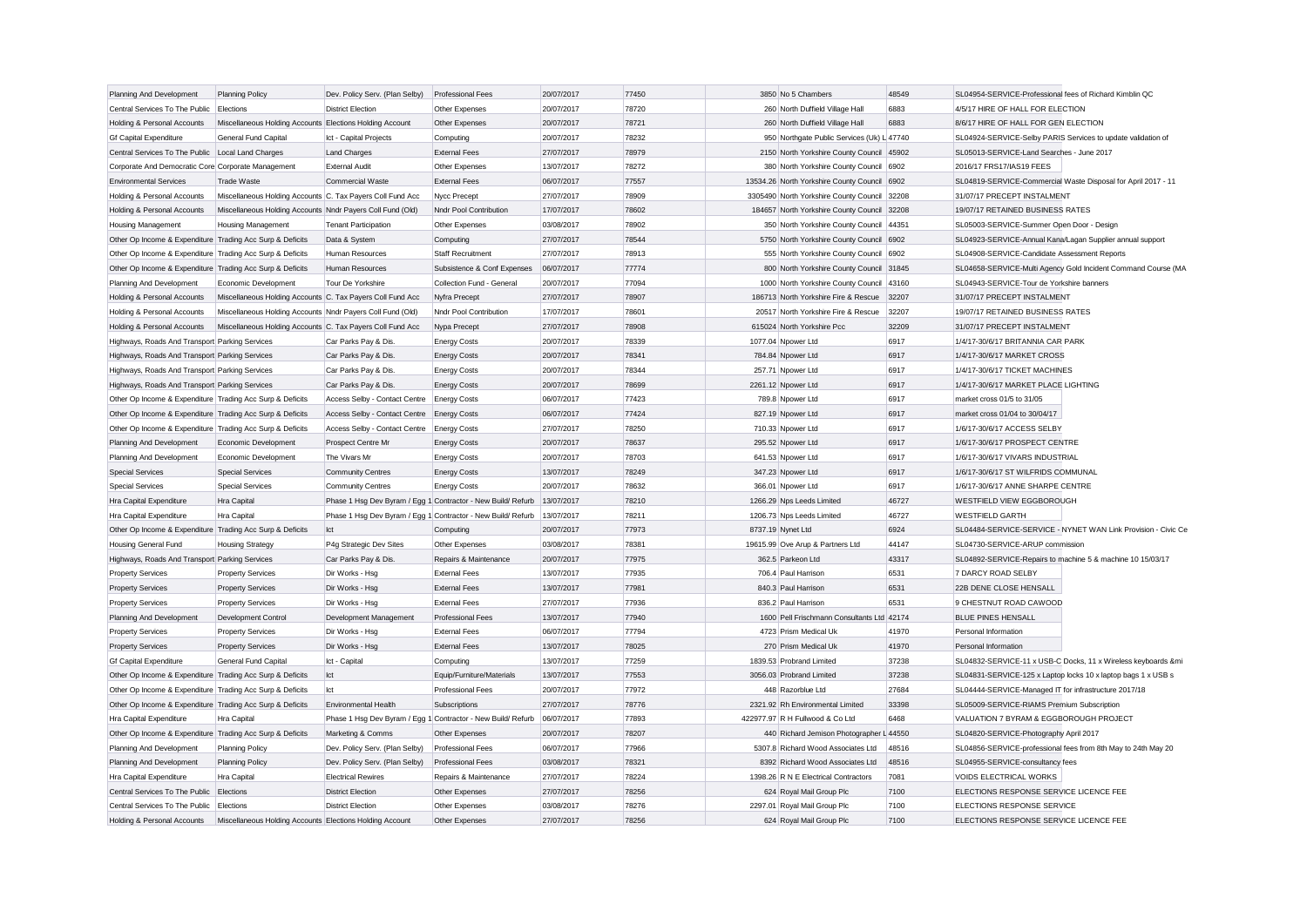| Holding & Personal Accounts                               | Miscellaneous Holding Accounts Elections Holding Account  |                                              | Other Expenses               | 03/08/2017 | 78276 | 1149.27 Royal Mail Group Plc              | 7100  | ELECTIONS RESPONSE SERVICE                                    |                                                               |
|-----------------------------------------------------------|-----------------------------------------------------------|----------------------------------------------|------------------------------|------------|-------|-------------------------------------------|-------|---------------------------------------------------------------|---------------------------------------------------------------|
| Other Op Income & Expenditure Trading Acc Surp & Deficits |                                                           | Postage Account                              | Communications               |            | 78981 | 1367.56 Royal Mail Group Plc              | 7100  | <b>1ST CLASS POST COLLECTION</b>                              |                                                               |
| <b>Housing General Fund</b>                               | <b>Supporting People</b>                                  | Warden Lifeline Service                      | <b>External Fees</b>         | 27/07/2017 | 78252 | 6872.32 Ryedale District Council          | 7105  |                                                               | SL04678-SERVICE-Charge for Ryecare Lifeline Service Customer  |
| Other Op Income & Expenditure Trading Acc Surp & Deficits |                                                           | Leadership Team                              | Direct Salaries & Wages      | 03/08/2017 | 78382 | 4487 Ryedale District Council             | 7105  | Personal Information                                          |                                                               |
| <b>Environmental Services</b>                             | Recycling                                                 | Recycling                                    | <b>External Fees</b>         | 27/07/2017 | 77980 | 393.68 Ryedale Organics Ltd               | 6694  | <b>GREENWASTE</b>                                             |                                                               |
| <b>Environmental Services</b>                             | Recycling                                                 | Recycling                                    | <b>External Fees</b>         |            | 78617 | 684.38 Ryedale Organics Ltd               | 6694  | WEEK 28 GREENWASTE                                            |                                                               |
| Central Services To The Public                            | Local Tax Collection                                      | Council Tax Collection                       | <b>External Fees</b>         | 07/07/2017 | 3455  | 1016.66 Santander                         | 6052  | JUNE 2017 CTAX PAYMENTS                                       |                                                               |
| <b>Housing Management</b>                                 | Housing Management                                        | Rent Project                                 | <b>External Fees</b>         | 07/07/2017 | 3456  | 740.04 Santander                          | 6052  | JUNE 2017 HOUSE & GARAGE RENTS                                |                                                               |
| Corporate And Democratic Core Democratic Rep & Mgmnt      |                                                           | Democratic Core                              | Subsistence & Conf Expenses  | 13/07/2017 | 78206 | 395.94 Personal Information               | 47344 |                                                               | SL04561-SERVICE-Bespoke Taxi Licensing Update Course - July 2 |
| <b>Environmental Services</b>                             | Regulatory Servics - Eh                                   | Licensing Act 2003                           | Printing/Stationery/Gen Exps | 13/07/2017 | 78376 | 740.94 Personal Information               | 47344 | SL04959-SERVICE-Licensing Training Update for Officers        |                                                               |
| Highways, Roads And Transport Parking Services            |                                                           | Car Parks Enforcement                        | <b>External Fees</b>         | 06/07/2017 | 78066 | 584.25 Security Plus Limited              | 36209 |                                                               | SL04631-SERVICE-Cash collection SDC car park machines 01/04/1 |
| Highways, Roads And Transport Parking Services            |                                                           | Car Parks Enforcement                        | <b>External Fees</b>         | 27/07/2017 | 78546 | 263.02 Security Plus Limited              | 36209 | JUNE 2017 CASH PROCESSING                                     |                                                               |
| Corporate And Democratic Core Democratic Rep & Mgmnt      |                                                           | Chairmans Allowance                          | Members Allowances           | 20/07/2017 | 78751 | 700.6 Selby Bowling Club                  | 43571 | SL04964-SERVICE-Civic Service Afternoon Tea - 9 July 2017     |                                                               |
| Planning And Development                                  | <b>Community Development</b>                              | Central Cef                                  | Other Expenses               | 06/07/2017 | 78048 | 950 Selby Civic Society                   | 48591 | CHOLERA BURIAL STONE PROJECT CEF GRANT                        |                                                               |
| Holding & Personal Accounts                               | Miscellaneous Holding Accounts Elections Holding Account  |                                              | Other Expenses               | 13/07/2017 | 78273 | 290 Selby Community Trust                 | 7149  | HIRE OF HALL FOR ELECTION                                     |                                                               |
| Planning And Development                                  | <b>Community Development</b>                              | Central Cef                                  | Other Expenses               | 27/07/2017 | 78969 | 383.22 Selby Community Trust              | 7149  | LITTER BIN FOR POND AREA CEF GRANT                            |                                                               |
| Housing Management                                        | Housing Management                                        | <b>Edgerton Lodge</b>                        | Other Expenses               | 06/07/2017 | 77917 | 1338 Selby District Council               | 7151  | JULY 2017 LODGES COUNCIL TAX PAYMENTS                         |                                                               |
| Holding & Personal Accounts                               | Miscellaneous Holding Accounts Rent Payers Account        |                                              | Rent Income                  | 13/07/2017 | 78338 | 6379.45 Selby & District Housing Trust    | 43777 | Q1 2017/18 RENT & HB PAYMENTS                                 |                                                               |
| Planning And Development                                  | <b>Community Development</b>                              | Tadcaster & Villages Cef                     | Other Expenses               | 20/07/2017 | 78630 | 1000 Selby District Vision                | 33269 | 1ST PRIZE GIVE IT A GO EVENT TADCASTER                        |                                                               |
| Other Op Income & Expenditure Trading Acc Surp & Deficits |                                                           | Human Resources                              | <b>Professional Fees</b>     | 20/07/2017 | 78322 | 670 Selby Healthcare Ltd                  | 31239 | SL04933-SERVICE-Occupational Health Services                  |                                                               |
| Planning And Development                                  | Economic Development                                      | P4g Retail Experience - Step                 | Grants                       | 13/07/2017 | 78397 | 2000 Selby Town Council                   | 7184  | STEP GRANT FOOD FESTIVAL                                      |                                                               |
| <b>Environmental Services</b>                             | <b>Street Cleansing</b>                                   | <b>Street Cleansing</b>                      | <b>External Fees</b>         | 03/08/2017 | 78719 | 400 S & G Taperell                        | 7303  | JUNE 2016 HIRE OF SKIPS                                       |                                                               |
| <b>Environmental Services</b>                             | Regulatory Servics - Eh                                   | Licensing Act 2003                           | Printing/Stationery/Gen Exps | 27/07/2017 | 78982 | 431 Personal Information                  | 48709 | CENTRAL LAW TRAINING COURSE FEES                              |                                                               |
| Housing Management                                        | <b>Housing Management</b>                                 | Resource Accounting                          | Other Expenses               | 03/08/2017 | 78324 | 400 Shelter                               | 7197  | SL04965-SERVICE-Shelter Legal subscription 2016/17            |                                                               |
| Hra Capital Expenditure                                   | Hra Capital                                               | Damp Works                                   | Repairs & Maintenance        | 20/07/2017 | 77920 | 3300 Sherwood Property Building Sen 35336 |       | 7 LORDSHIP LANE WISTOW                                        |                                                               |
| <b>Property Services</b>                                  | <b>Property Services</b>                                  | Dir Works - Hsg                              | <b>External Fees</b>         | 20/07/2017 | 77711 | 360 Sherwood Property Building Sen 35336  |       | 8 LBH COURT                                                   |                                                               |
| <b>Property Services</b>                                  | <b>Property Services</b>                                  | Dir Works - Hsg                              | <b>External Fees</b>         | 20/07/2017 | 77921 | 1250 Sherwood Property Building Sen 35336 |       | 4 AUSTERBANK VIEW TADCASTER                                   |                                                               |
| <b>Property Services</b>                                  | <b>Property Services</b>                                  | Dir Works - Hsg                              | <b>External Fees</b>         | 20/07/2017 | 77922 | 1075 Sherwood Property Building Sen 35336 |       | <b>26 DIXON GARDENS</b>                                       |                                                               |
|                                                           | <b>Property Services</b>                                  | Dir Works - Hsg                              | <b>External Fees</b>         | 27/07/2017 | 78254 | 3700 Sherwood Property Building Sen 35336 |       | BREAK UP EXISTING PATH & REPLACE                              |                                                               |
| <b>Property Services</b>                                  |                                                           |                                              | <b>External Fees</b>         | 03/08/2017 | 78337 | 2725 Sherwood Property Building Sen 35336 |       | 7 SAND LANE SOUTH MILFORD                                     |                                                               |
| <b>Property Services</b><br><b>Environmental Services</b> | <b>Property Services</b><br><b>Waste Collection</b>       | Dir Works - Hsg<br>Refuse Collection General | <b>External Fees</b>         | 20/07/2017 | 78262 | 378 Sign Group Gb Ltd                     | 23882 |                                                               |                                                               |
|                                                           |                                                           |                                              |                              |            |       |                                           |       | SL04879-SERVICE-Supply of 1000 refuse bin stcikers plus artwo |                                                               |
| Housing Management                                        | Housing Management                                        | Fencing - Planned                            | Repairs & Maintenance        | 13/07/2017 | 77379 | 340 Simon Calvert Contractors Ltd         | 44422 | 1 THE ORCHARD                                                 |                                                               |
| Housing Management                                        | Housing Management                                        | Fencing - Planned                            | Repairs & Maintenance        | 13/07/2017 | 77388 | 290 Simon Calvert Contractors Ltd         | 44422 | 3 RIVER VIEW                                                  |                                                               |
| Housing Management                                        | Housing Management                                        | Fencing - Planned                            | Repairs & Maintenance        | 13/07/2017 | 77389 | 395 Simon Calvert Contractors Ltd         | 44422 | <b>6 RIVER CLOSE</b>                                          |                                                               |
| Housing Management                                        | <b>Housing Management</b>                                 | Fencing - Planned                            | Repairs & Maintenance        | 20/07/2017 | 77942 | 260 Simon Calvert Contractors Ltd         | 44422 | 5 HOLLYWOOD                                                   |                                                               |
| Housing Management                                        | <b>Housing Management</b>                                 | Fencing - Planned                            | Repairs & Maintenance        | 20/07/2017 | 77943 | 780 Simon Calvert Contractors Ltd         | 44422 | 1 NEW ROAD                                                    |                                                               |
| Housing Management                                        | <b>Housing Management</b>                                 | Fencing - Planned                            | Repairs & Maintenance        | 20/07/2017 | 77945 | 400 Simon Calvert Contractors Ltd         | 44422 | 86 DARCY ROAD                                                 |                                                               |
| Housing Management                                        | <b>Housing Management</b>                                 | Fencing - Planned                            | Repairs & Maintenance        | 20/07/2017 | 77948 | 545 Simon Calvert Contractors Ltd         | 44422 | 11 GRANGE ROAD                                                |                                                               |
| <b>Housing Management</b>                                 | Housing Management                                        | Fencing - Planned                            | Repairs & Maintenance        | 20/07/2017 | 77949 | 545 Simon Calvert Contractors Ltd         | 44422 | 13 GRANGE ROAD                                                |                                                               |
| Housing Management                                        | Housing Management                                        | Fencing - Planned                            | Repairs & Maintenance        | 20/07/2017 | 77954 | 420 Simon Calvert Contractors Ltd         | 44422 | 10 TOWNEND CLOSE                                              |                                                               |
| <b>Housing Management</b>                                 | <b>Housing Management</b>                                 | Fencing - Planned                            | Repairs & Maintenance        | 03/08/2017 | 78549 | 500 Simon Calvert Contractors Ltd         | 44422 | 31A WOODLEA                                                   |                                                               |
| Housing Management                                        | Housing Management                                        | Fencing - Planned                            | Repairs & Maintenance        | 03/08/2017 | 78550 | 555 Simon Calvert Contractors Ltd         | 44422 | 4 NORTH DRIVE                                                 |                                                               |
| Housing Management                                        | Housing Management                                        | Fencing - Planned                            | Repairs & Maintenance        | 03/08/2017 | 78552 | 400 Simon Calvert Contractors Ltd         | 44422 | 56 MOAT WAY                                                   |                                                               |
| Housing Management                                        | Housing Management                                        | Fencing - Planned                            | Repairs & Maintenance        | 03/08/2017 | 78553 | 1020 Simon Calvert Contractors Ltd        | 44422 | <b>75 CHARLES STREET</b>                                      |                                                               |
| <b>Housing Management</b>                                 | Housing Management                                        | Fencing - Planned                            | Repairs & Maintenance        | 03/08/2017 | 78554 | 750 Simon Calvert Contractors Ltd         | 44422 | 9 PRIMROSE GROVE                                              |                                                               |
| Housing Management                                        | Housing Management                                        | Fencing - Planned                            | Repairs & Maintenance        | 03/08/2017 | 78555 | 400 Simon Calvert Contractors Ltd         | 44422 | 54B MANOR GARTH                                               |                                                               |
| <b>Housing Management</b>                                 | Housing Management                                        | <b>Housing Management</b>                    | Other Expenses               | 27/07/2017 | 77340 | 560 Simon Calvert Contractors Ltd         | 44422 | SL04717-SERVICE-clear and clean of 19 Windmill Rise, Tadcaste |                                                               |
| Hra Capital Expenditure                                   | Hra Capital                                               | <b>Estate Enhancements</b>                   | Repairs & Maintenance        | 20/07/2017 | 77941 | 1295 Simon Calvert Contractors Ltd        | 44422 | 9-23 SELBY ROAD EGGBOROUGH                                    |                                                               |
| Other Op Income & Expenditure Trading Acc Surp & Deficits |                                                           | <b>Civic Centre</b>                          | Direct Salaries & Wages      | 06/07/2017 | 72592 | 521.36 Simplicity                         | 47568 | Personal Information                                          |                                                               |
| Planning And Development                                  | <b>Development Control</b>                                | Development Management                       | Misc Income                  |            | 78910 | 385 Sk:N Clinics (Harrogate) Ltd          | 48700 | 2017/0758/COU REFUND APP WITHDRAWN                            |                                                               |
|                                                           | Other Op Income & Expenditure Trading Acc Surp & Deficits | Data & System                                | Computing                    | 13/07/2017 | 77282 | 416.17 Softcat Plc                        | 31771 | SL04830-SERVICE-SketchUp Pro Standalone 1 - 4 Users 1 user    |                                                               |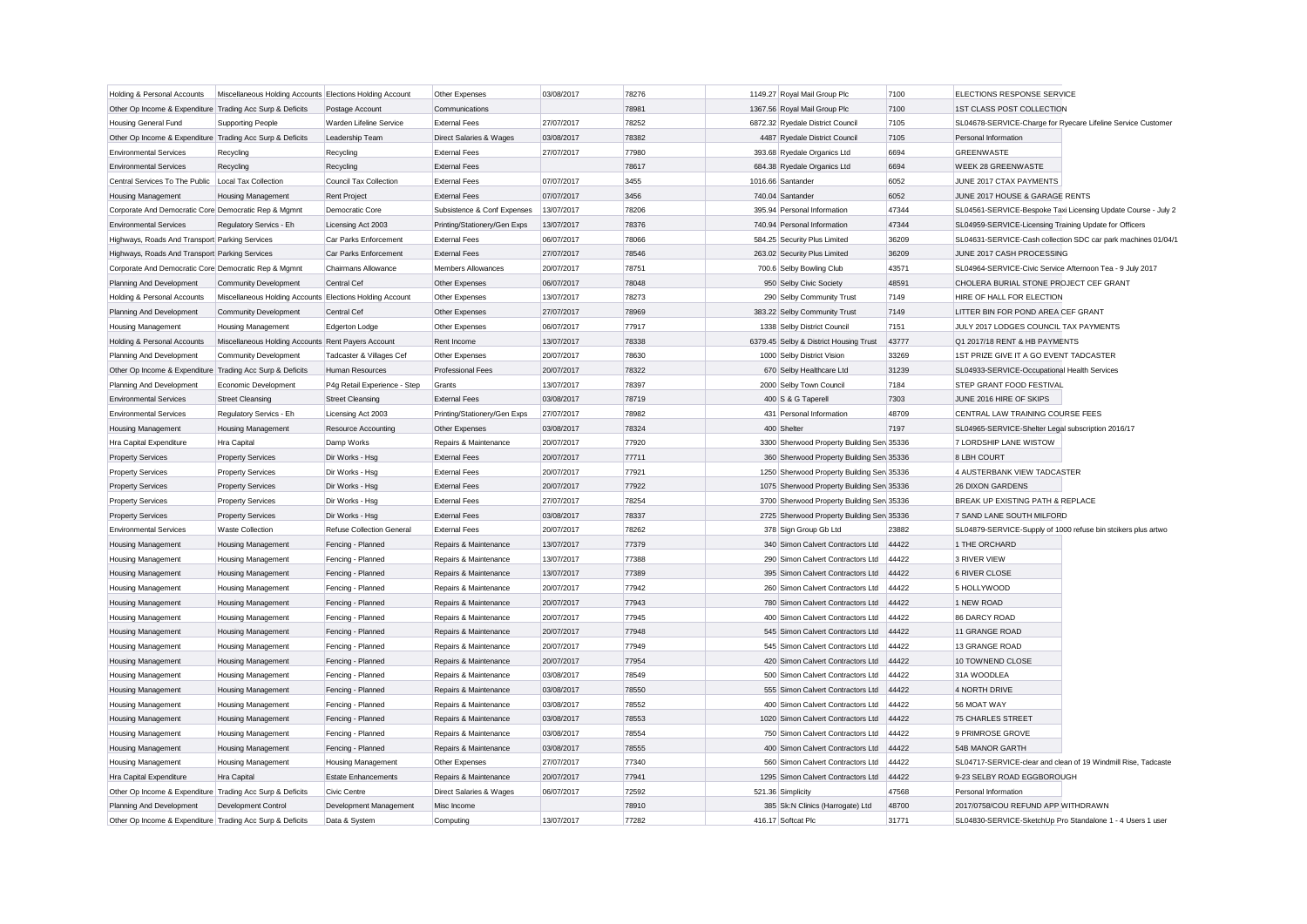| Other Op Income & Expenditure Trading Acc Surp & Deficits |                                                           | Data & System                      | Computing                                    | 20/07/2017 | 77968 | 716.1 Softcat Plc                             | 31771 |                                                           | SL04830-SERVICE-Creative Cloud for teams All Apps Team Licens |
|-----------------------------------------------------------|-----------------------------------------------------------|------------------------------------|----------------------------------------------|------------|-------|-----------------------------------------------|-------|-----------------------------------------------------------|---------------------------------------------------------------|
| Other Op Income & Expenditure Trading Acc Surp & Deficits |                                                           | Data & System                      | Computing                                    | 03/08/2017 | 78567 | 716.1 Softcat Plc                             | 31771 |                                                           | SL04979-SERVICE-Additional Creative Cloud licence 1 named use |
| Holding & Personal Accounts                               | Miscellaneous Holding Accounts Sect 106 Ros - Dev Contrib |                                    | South Milford Parish                         | 20/07/2017 | 78771 | 28458 South Milford Parish Council            | 7241  | 2ND S106 PAYMENT MEMORIAL PARK                            |                                                               |
| <b>Housing General Fund</b>                               | <b>Housing Strategy</b>                                   | Pfi Scheme (Housing)               | Other Expenses                               | 27/07/2017 | 78079 | 33198.82 South Yorkshire Housing Ass Ltd 7239 |       | JUNE 2017 SELBY PFI                                       |                                                               |
| <b>Environmental Services</b>                             | Trade Waste                                               | <b>Clinical Waste</b>              | <b>External Fees</b>                         | 27/07/2017 | 78248 | 493.41 Srcl Ltd                               | 7251  | JUNE 2017 SHARPS COLLECTION                               |                                                               |
| Planning And Development                                  | Economic Development                                      | Economic Development Team          | <b>Professional Fees</b>                     | 13/07/2017 | 78012 | 7386.8 Start Regeneration Llp                 | 48284 | Personal Information                                      |                                                               |
| <b>Housing General Fund</b>                               | Homelessness                                              | <b>Homeless Persons</b>            | Other Expenses                               | 13/07/2017 | 78227 | 491 Personal Information                      | 47862 | Personal Information                                      |                                                               |
| Corporate And Democratic Core Democratic Rep & Mgmnt      |                                                           | <b>Chairmans Allowance</b>         | <b>Members Allowances</b>                    | 13/07/2017 | 78318 | 3117.06 Support A Donation                    | 48649 | 16/17 DONATION FROM CLLR DUCKETT                          |                                                               |
| Planning And Development                                  | <b>Community Development</b>                              | Tadcaster & Villages Cef           | Other Expenses                               | 20/07/2017 | 78742 | 650 Tadcaster & Rural Community In 40494      |       | SUPPORTING VILLAGE HALL PROJECT                           |                                                               |
| Corporate And Democratic Core Democratic Rep & Mgmnt      |                                                           | <b>Members Allowances</b>          | <b>External Fees</b>                         | 20/07/2017 | 78741 | 1085 The Information Commissioner             | 25810 | REGISTER CLLRS AS DATA CONTROLLERS                        |                                                               |
| <b>Environmental Services</b>                             | Regulatory Servics - Eh                                   | Licensing Act 2003                 | Licences/Licence Fees                        | 27/07/2017 | 78986 | 300 The Institute Of Licensing                | 45956 | SL04958-SERVICE-Institute of Licensing                    |                                                               |
| <b>Environmental Services</b>                             | Recycling                                                 | Recycling                          | <b>External Fees</b>                         | 27/07/2017 | 77979 | 12558.96 The Maltings Organic Treatment 35116 |       | JUNE 2017 GREENWASTE                                      |                                                               |
| Corporate And Democratic Core Democratic Rep & Mgmnt      |                                                           | Democratic Core                    | Subsistence & Conf Expenses                  | 06/07/2017 | 76643 | 496 The National Association Of Cou 37109     |       | NAC MEMEBERSHIP                                           |                                                               |
| Planning And Development                                  | <b>Development Control</b>                                | Development Management             | Direct Salaries & Wages                      | 06/07/2017 | 77437 | 1683.78 The Oyster Partnership Ltd            | 43921 | Personal Information                                      |                                                               |
| Planning And Development                                  | Development Control                                       | Development Management             | Direct Salaries & Wages                      | 06/07/2017 | 77441 | 1296.08 The Oyster Partnership Ltd            | 43921 | Personal Information                                      |                                                               |
| Planning And Development                                  | Development Control                                       | Development Management             | Direct Salaries & Wages                      | 06/07/2017 | 77552 | 651 The Oyster Partnership Ltd                | 43921 | Personal Information                                      |                                                               |
| Planning And Development                                  | Development Control                                       | Development Management             | Direct Salaries & Wages                      | 20/07/2017 | 77778 | 2968.14 The Oyster Partnership Ltd            | 43921 | Personal Information                                      |                                                               |
| Planning And Development                                  | Development Control                                       | Development Management             | Direct Salaries & Wages                      | 20/07/2017 | 78352 | 1575 The Oyster Partnership Ltd               | 43921 | Personal Information                                      |                                                               |
| Planning And Development                                  | Development Control                                       | Development Management             | Direct Salaries & Wages                      | 20/07/2017 | 78354 | 1032.36 The Oyster Partnership Ltd            | 43921 | Personal Information                                      |                                                               |
| Planning And Development                                  | Development Control                                       | Development Management             | Direct Salaries & Wages                      | 20/07/2017 | 78357 | 1519.14 The Oyster Partnership Ltd            | 43921 | Personal Information                                      |                                                               |
| Planning And Development                                  | Development Control                                       | Development Management             | Direct Salaries & Wages                      | 27/07/2017 | 78216 | 948.36 The Oyster Partnership Ltd             | 43921 | Personal Information                                      |                                                               |
| Planning And Development                                  | Development Control                                       | Development Management             | Direct Salaries & Wages                      | 03/08/2017 | 78388 | 1620.36 The Oyster Partnership Ltd            | 43921 | Personal Information                                      |                                                               |
| Planning And Development                                  | <b>Planning Policy</b>                                    | Dev. Policy Serv. (Plan Selby)     | Direct Salaries & Wages                      | 27/07/2017 | 77777 | 1939.7 The Oyster Partnership Ltd             | 43921 | SL04536-SERVICE-payment for consultancy sfaff             |                                                               |
| Planning And Development                                  | <b>Planning Policy</b>                                    | Dev. Policy Serv. (Plan Selby)     | Direct Salaries & Wages                      | 27/07/2017 | 78080 | 1388.1 The Oyster Partnership Ltd             | 43921 | SL04536-SERVICE-payment for consultancy sfaff             |                                                               |
| Planning And Development                                  | <b>Planning Policy</b>                                    | Dev. Policy Serv. (Plan Selby)     | Direct Salaries & Wages                      | 27/07/2017 | 78349 | 1093.75 The Oyster Partnership Ltd            | 43921 | SL04536-SERVICE-payment for consultancy sfaff             |                                                               |
| Planning And Development                                  | <b>Planning Policy</b>                                    | Dev. Policy Serv. (Plan Selby)     | Direct Salaries & Wages                      | 27/07/2017 | 78350 | 1370.6 The Oyster Partnership Ltd             | 43921 | SL04536-SERVICE-payment for consultancy sfaff             |                                                               |
| Planning And Development                                  | <b>Planning Policy</b>                                    | Dev. Policy Serv. (Plan Selby)     | Direct Salaries & Wages                      | 27/07/2017 | 78351 | 1408.75 The Oyster Partnership Ltd            | 43921 | SL04536-SERVICE-payment for consultancy sfaff             |                                                               |
| Planning And Development                                  | <b>Planning Policy</b>                                    | Dev. Policy Serv. (Plan Selby)     | Direct Salaries & Wages                      | 27/07/2017 | 78353 | 1198.75 The Oyster Partnership Ltd            | 43921 | SL04536-SERVICE-payment for consultancy sfaff             |                                                               |
| Planning And Development                                  | <b>Planning Policy</b>                                    | Dev. Policy Serv. (Plan Selby)     | Direct Salaries & Wages                      | 27/07/2017 | 78355 | 1286.95 The Oyster Partnership Ltd            | 43921 | SL04536-SERVICE-payment for consultancy sfaff             |                                                               |
| Planning And Development                                  | <b>Planning Policy</b>                                    | Dev. Policy Serv. (Plan Selby)     | Direct Salaries & Wages                      |            | 78785 | 1547.28 The Oyster Partnership Ltd            | 43921 | SL04536-SERVICE-payment for consultancy sfaff             |                                                               |
| Planning And Development                                  | Development Control                                       | Development Management             | <b>Staff Recruitment</b>                     |            | 78918 | 8400 Tmp (Uk) Ltd                             | 5101  | SL04987-SERVICE-Recruitment Adverts for Planning & Policy |                                                               |
| Planning And Development                                  | Economic Development                                      | Economic Development Team          | Staff Recruitment                            | 27/07/2017 | 78070 | 865 Tmp (Uk) Ltd                              | 5101  |                                                           | SL04752-SERVICE-Advertisement of Senior Inward Investment Off |
| Housing Management                                        | Housing Management                                        | Void - Difficult To Let            | Other Expenses                               | 27/07/2017 | 78972 | 880 T.N.B Decorators                          | 23973 | SL04839-SERVICE-4 Gant Walk                               |                                                               |
| <b>Property Services</b>                                  | <b>Property Services</b>                                  | Dir Works - Hsg                    | <b>External Fees</b>                         | 13/07/2017 | 77710 | 950 Tunston Construction Group                | 48445 | 1 WHITEFIELD BUNGALOWS GOOLE                              |                                                               |
|                                                           |                                                           | Dir Works - Hsg                    | <b>External Fees</b>                         | 20/07/2017 | 77988 | 2750 Tunston Construction Group               | 48445 | 4 HOLLYGARTH LANE GOOLE                                   |                                                               |
| <b>Property Services</b><br><b>Property Services</b>      | <b>Property Services</b><br><b>Property Services</b>      | Dir Works - Hsg                    | <b>External Fees</b>                         | 03/08/2017 | 78778 | 1450 Tunston Construction Group               | 48445 | 7 BARLEY HORN ROAD TADCASTER                              |                                                               |
|                                                           |                                                           | Dir Works - Hsg                    | <b>External Fees</b>                         | 03/08/2017 | 78779 | 1550 Tunston Construction Group               | 48445 | 13 BARLEY HORN ROAD TADCASTER                             |                                                               |
| <b>Property Services</b>                                  | <b>Property Services</b>                                  |                                    | Vehicles Repairs & Maintenance 13/07/2017    |            | 78413 | 280 Turners Garage Ltd                        | 47255 | SL04917-SERVICE-REPAIR TO LP14BWA AS PER QUOTE            |                                                               |
| <b>Property Services</b>                                  | <b>Property Services</b>                                  | Dir Works - Hsg<br>Dir Works - Hsg |                                              | 06/07/2017 | 78098 | 654.88 Uk Fuels Ltd                           | 7373  | <b>FUEL SERVICES</b>                                      |                                                               |
| <b>Property Services</b>                                  | <b>Property Services</b>                                  |                                    | <b>Running Costs</b>                         | 13/07/2017 | 78426 | 712.62 Uk Fuels Ltd                           | 7373  | <b>FUEL SERVICE</b>                                       |                                                               |
| <b>Property Services</b>                                  | <b>Property Services</b><br><b>Property Services</b>      | Dir Works - Hsg<br>Dir Works - Hsg | <b>Running Costs</b><br><b>Running Costs</b> | 20/07/2017 | 78735 | 901.88 Uk Fuels Ltd                           | 7373  | <b>FUEL SERVICE</b>                                       |                                                               |
| <b>Property Services</b>                                  |                                                           |                                    |                                              |            |       |                                               |       |                                                           |                                                               |
| <b>Property Services</b>                                  | <b>Property Services</b>                                  | Dir Works - Hsg                    | <b>Running Costs</b>                         | 27/07/2017 | 78967 | 452.6 Uk Fuels Ltd                            | 7373  | <b>FUEL SERVICE</b>                                       |                                                               |
| <b>Housing Management</b>                                 | <b>Housing Management</b>                                 | <b>Ousegate Hostel</b>             | Repairs & Maintenance                        | 03/08/2017 | 78385 | 370 Universal Fire Protection                 | 7386  | <b>OUSEGATE LODGE</b>                                     |                                                               |
| <b>Environmental Services</b>                             | Regulatory Servics - Eh                                   | Taxi & Hire Licences               | <b>Running Costs</b>                         | 06/07/2017 | 78085 | 877.5 Watsons                                 | 7429  | JUNE 2017 TAXI TESTS                                      |                                                               |
| Hra Capital Expenditure                                   | Hra Capital                                               | <b>External Door Replacements</b>  | Repairs & Maintenance                        | 04/07/2017 | 3443  | 630 Websters (Burn) Glass Ltd                 | 7431  | 39 WETHERBY ROAD TADCASTER                                |                                                               |
| Hra Capital Expenditure                                   | Hra Capital                                               | <b>External Door Replacements</b>  | Repairs & Maintenance                        | 04/07/2017 | 3444  | 660 Websters (Burn) Glass Ltd                 | 7431  | 22 MILL CLOSE MONK FRYSTON                                |                                                               |
| Hra Capital Expenditure                                   | Hra Capital                                               | <b>External Door Replacements</b>  | Repairs & Maintenance                        | 04/07/2017 | 3445  | 650 Websters (Burn) Glass Ltd                 | 7431  | 33 MIRKHILL ROAD SELBY                                    |                                                               |
| Hra Capital Expenditure                                   | Hra Capital                                               | <b>External Door Replacements</b>  | Repairs & Maintenance                        | 04/07/2017 | 3446  | 630 Websters (Burn) Glass Ltd                 | 7431  | 21 RYTHERGATE CAWOOD                                      |                                                               |
| Hra Capital Expenditure                                   | Hra Capital                                               | <b>External Door Replacements</b>  | Repairs & Maintenance                        | 04/07/2017 | 3447  | 620 Websters (Burn) Glass Ltd                 | 7431  | 9 NORTH DRIVE SHERBURN IN ELMET                           |                                                               |
| Hra Capital Expenditure                                   | Hra Capital                                               | <b>External Door Replacements</b>  | Repairs & Maintenance                        | 04/07/2017 | 3448  | 1350 Websters (Burn) Glass Ltd                | 7431  | 3 HULL ROAD HEMINGBROUGH                                  |                                                               |
| Hra Capital Expenditure                                   | Hra Capital                                               | <b>External Door Replacements</b>  | Repairs & Maintenance                        | 27/07/2017 | 78587 | 615 Websters (Burn) Glass Ltd                 | 7431  | 68 WEST ACRES BYRAM                                       |                                                               |